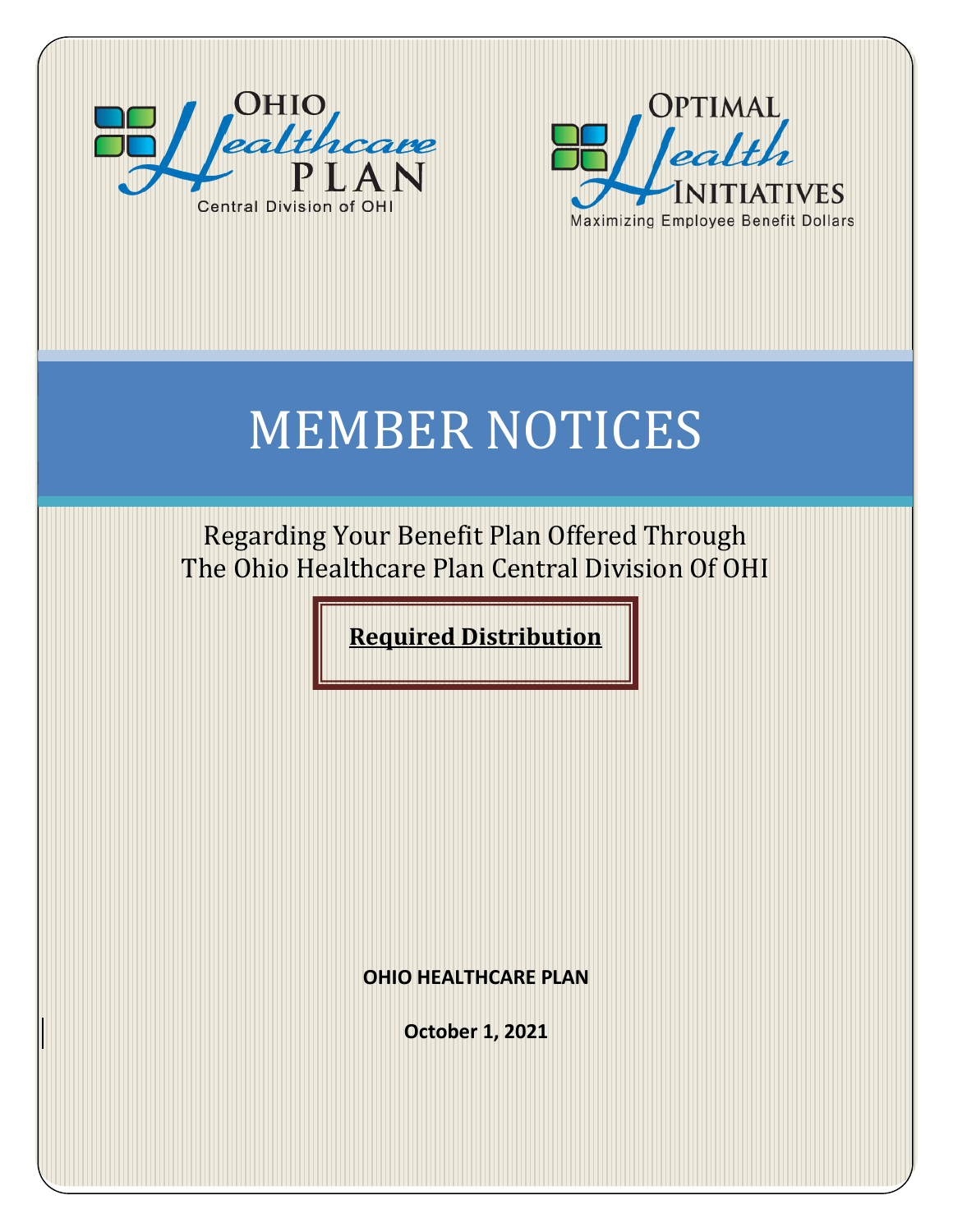#### **Continuation Coverage Rights Under COBRA**

## **INTRODUCTION**

You are receiving this notice because you have recently become covered under a group health plan (the Plan). This notice contains important information about your rights to COBRA continuation coverage, which is a temporary extension of coverage under the Plan. **This notice generally explains COBRA continuation coverage, when it may become available to you and your family, and what you need to do to protect the right to receive it**.

The right to COBRA continuation coverage was created by a federal law, the Consolidated Omnibus Budget Reconciliation Act of 1985 (COBRA). COBRA continuation coverage can become available to you and other members of your family when group health coverage would otherwise end. For more information about your rights and obligations under the Plan and under federal law, you should review the Plan's Benefit Book or contact the Plan Administrator.

**You may have other options available to you when you lose group health coverage**. For example, you may be eligible to buy an individual plan through the Health Insurance Marketplace. By enrolling in coverage through the Marketplace, you may qualify for lower costs on your monthly premiums and lower out-of-pocket costs. Additionally, you may qualify for a 30-day special enrollment period for another group health plan for which you are eligible (such as a spouse's plan), even if that plan generally doesn't accept late enrollees.

### **What is COBRA Continuation Coverage?**

COBRA continuation coverage is a continuation of Plan coverage when coverage would otherwise end because of a life event. This is also called a "qualifying event".

Specific qualifying events are listed later in this notice. After a qualifying event, COBRA continuation coverage must be offered to each person who is a "qualified beneficiary." You, your spouse, and your dependent children could become qualified beneficiaries if coverage under the Plan is lost because of the qualifying event. Under the Plan, qualified beneficiaries who elect COBRA continuation coverage must pay for COBRA continuation coverage.

If you're an employee, you'll become a qualified beneficiary if you lose your coverage under the Plan because of the following qualifying events:

> Your hours of employment are reduced, or

• Your employment ends for any reason other than your gross misconduct. If you're the spouse of an employee, you will become a qualified beneficiary if you lose your coverage under the Plan because of the following qualifying events:

- Your spouse dies;
- Your spouse's hours of employment are reduced;
- Your spouse's employment ends for any reason other than his or her gross misconduct;
- Your spouse becomes entitled to Medicare benefits (under Part A, Part B, or both); or
- You become divorced or legally separated from your spouse.

Your dependent children will become qualified beneficiaries if they lose coverage under the Plan because any of the following qualifying events:

- The parent-employee dies;
- The parent-employee's hours of employment are reduced;

• The parent-employee's employment ends for any reason other than his or her gross misconduct;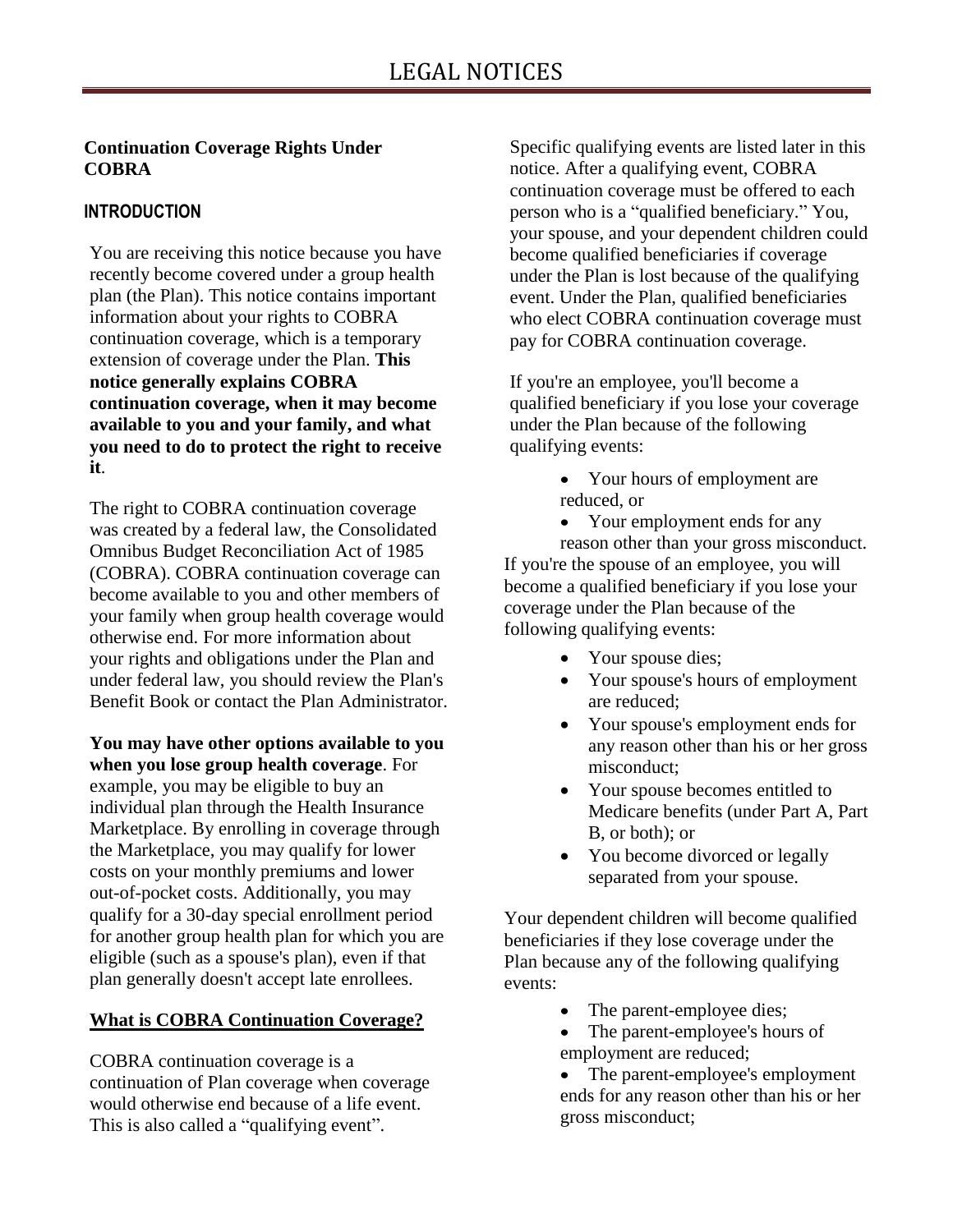- The parent-employee becomes entitled to Medicare benefits (Part A, Part B, or both);
- The parents become divorced or legally separated; or
- The child stops being eligible for coverage under the plan as a "dependent child."

Sometimes, filing a proceeding in bankruptcy under title 11 of the United States Codecan be a qualifying event. If a proceeding in bankruptcy is filed with respect to your employer, and that bankruptcy results in the loss of coverage of any retired employee covered under the Plan, the retired employeewill become a qualified beneficiary with respect to the bankruptcy. The retiredemployee's spouse, surviving spouse, and dependent children will also becomequalified beneficiaries if bankruptcy results in the loss of their coverage under the Plan.

### **When is COBRA Coverage Available?**

The Plan will offer COBRA continuation coverage to qualified beneficiaries only after the Plan Administrator has been notified that a qualifying event has occurred. When the qualifying event is the end of employment or reduction of hours of employment, death of the employee, commencement of a proceeding in bankruptcy with respect to the employer (if the Plan provides retiree coverage), or the employee's becoming entitled to Medicare benefits (under Part A, Part B, or both), the employer must notify the Plan Administrator of the qualifying event.

**For all other qualifying events (divorce or legal separation of the employee and spouse or a dependent child's losing eligibility for coverage as a dependent child), you must notify the Plan Administrator within 60 days after the qualifying event occurs. You must send this notice in writing to the Plan Administrator. IF YOU, YOUR SPOUSE OR YOUR DEPENDENT FAIL TO PROVIDE** 

**TIMELY WRITTEN NOTICE TO THE PLAN ADMINISTRATOR AFTER A DIVORCE, LEGAL SEPARATION OR LOSS OF DEPENDENT CHILD ELIGIBILITY, THE RIGHT TO ELECT TO PURCHASE COBRA CONTINUATION COVERAGE IS WAIVED.**

### **How is COBRA Coverage Provided?**

Once the Plan Administrator receives notice that a qualifying event has occurred, COBRA continuation coverage will be offered to each of the qualified beneficiaries. Each qualified beneficiary will have an independent right to elect COBRA continuation coverage. Covered employees may elect COBRA continuation coverage on behalf of their spouses, and parents may elect COBRA continuation coverage on behalf of their children.

COBRA continuation coverage is a temporary continuation of coverage that generally lasts for 18 months due to employment termination or reduction of hours of work. Certain qualifying events, or a second qualifying event during the initial period of coverage, may permit a beneficiary to receive a maximum of 36 months of coverage. There are also ways in which this 18 month period of COBRA continuation coverage can be extended.

# *Disability extension of 18-month period of continuation coverage*

If you or anyone in your family covered under the Plan is determined by the Social Security Administration to be disabled and you notify the Plan Administrator in a timely fashion, you and your entire family may be entitled to receive up to an additional 11 months of COBRA continuation coverage, for a total maximum of 29 months. The disability would have to have started at some time before the 60th day of COBRA continuation coverage and must last at least until the end of the 18-month period of continuation coverage.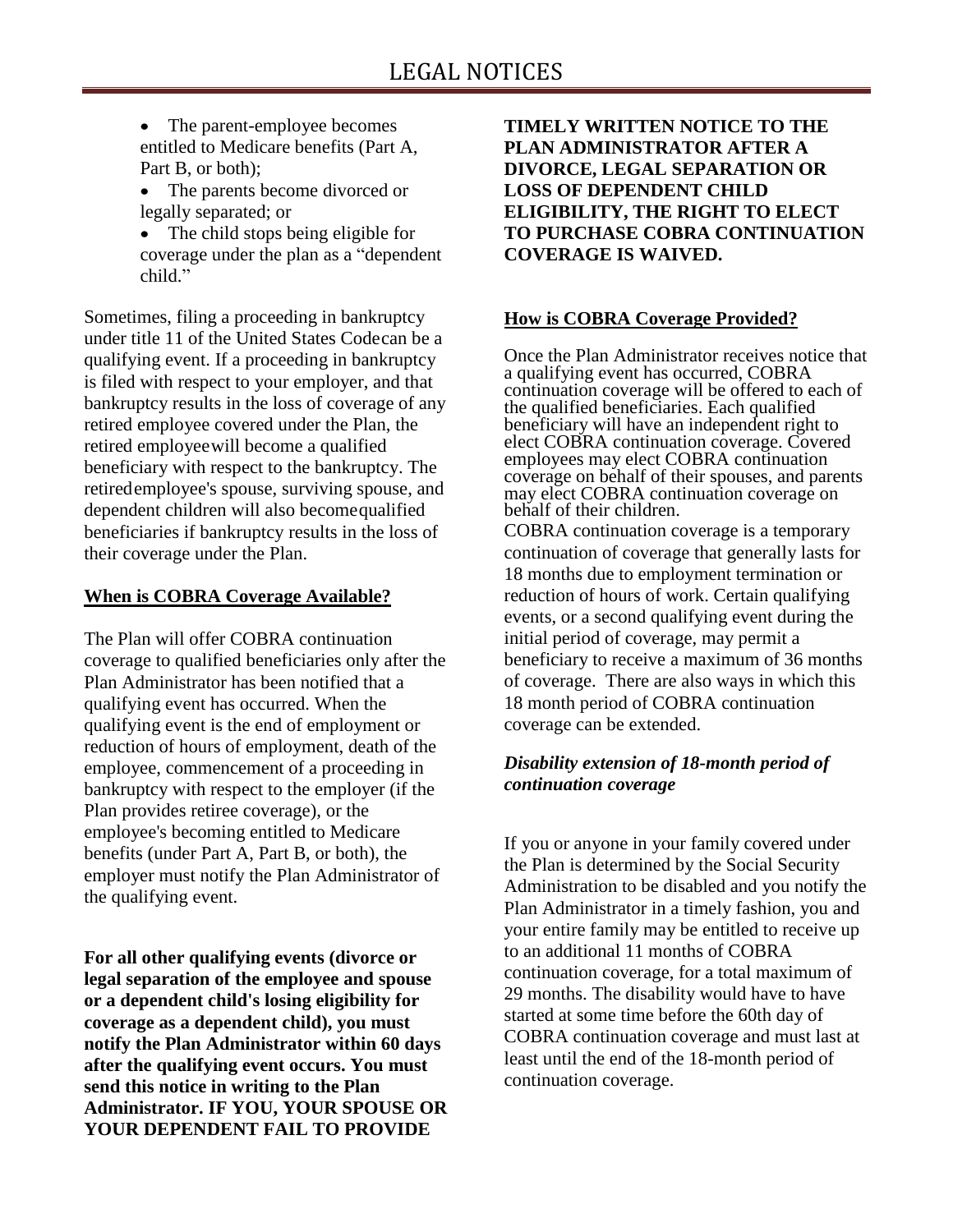A copy of the determination of disability by the Social Security Administration must be sent to the Plan Administrator within 60 days after the date the determination is issued and before the end of the 18-month maximum coverage period that applies to the qualifying event.

Any individual who is either the employee, a qualified beneficiary with respect to the qualifying event, or any representative acting on behalf of the employee or qualified beneficiary, may send the written notice to the Plan Administrator. Such individual(s) must further notify the Plan Administrator in writing within 30 days after a determination has been made that the person is no longer disabled. The Plan may require the payment of an amount that is up to 150 percent of the applicable premium for the period of extended coverage as long as the disabled individual is included in the extended coverage period.

#### *Second qualifying event extension of 18-month period of continuation coverage*

If your family experiences another qualifying event while receiving 18 months of COBRA continuation coverage, the spouse and dependent children in your family can get up to 18 additional months of COBRA continuation coverage, for a maximum of 36 months, if the Plan is properly notified about the second qualifying event. This extension may be available to the spouse and any dependent children receiving continuation coverage if the employee or former employee dies, becomes entitled to Medicare benefits (under Part A, Part B, or both), or gets divorced or legally separated, or if the dependent child stops being eligible under the Plan as a dependent child, but only if the event would have caused the spouse or dependent child to lose coverage under the Plan had the first qualifying event not occurred.

#### *Are there other coverage options besides COBRA Continuation Coverage?*

Yes, instead of enrolling in COBRA continuation coverage, there may be other coverage options for you and your family through the Health Insurance Marketplace, Medicaid, or other group health plan coverage options (such as a spouse's plan) through what is called a "special enrollment period." Some of these options may cost less than COBRA continuation coverage. You can learn more about these options at [www.HealthCare.gov.](http://www.healthcare.gov/)

# **If You Have Questions**

Questions concerning your Plan or your COBRA continuation coverage rights should be addressed to the contact or contacts identified below. For more information about your rights under the Employee Retirement Income Security Act (ERISA), including COBRA, the Health Insurance Portability and Accountability Act (HIPAA), and other laws affecting group health plans, contact the nearest Regional or District Office of the U.S. Department of Labor's Employee Benefits Security Administration (EBSA) in your area or visit the EBSA website at [www.dol.gov/agencies/ebsa.](http://www.dol.gov/agencies/ebsa) (Addresses and phone numbers of Regional and District EBSA Offices are available through EBSA's website.) For more information about the Marketplace, visit [www.HealthCare.gov.](http://www.healthcare.gov/)

#### **Keep Your Plan Informed of Address Changes**

In order to protect your family's rights, let the Plan Administrator know about any changes in the addresses of family members. You should also keep a copy, for your records, of any notices you sent to the Plan Administrator.

#### **PLAN CONTACT INFORMATION:**

COBRA Administrator Allied Benefit Systems 200 w. Adams Street Suite 500 Chicago, IL 60606 1-800-288-2078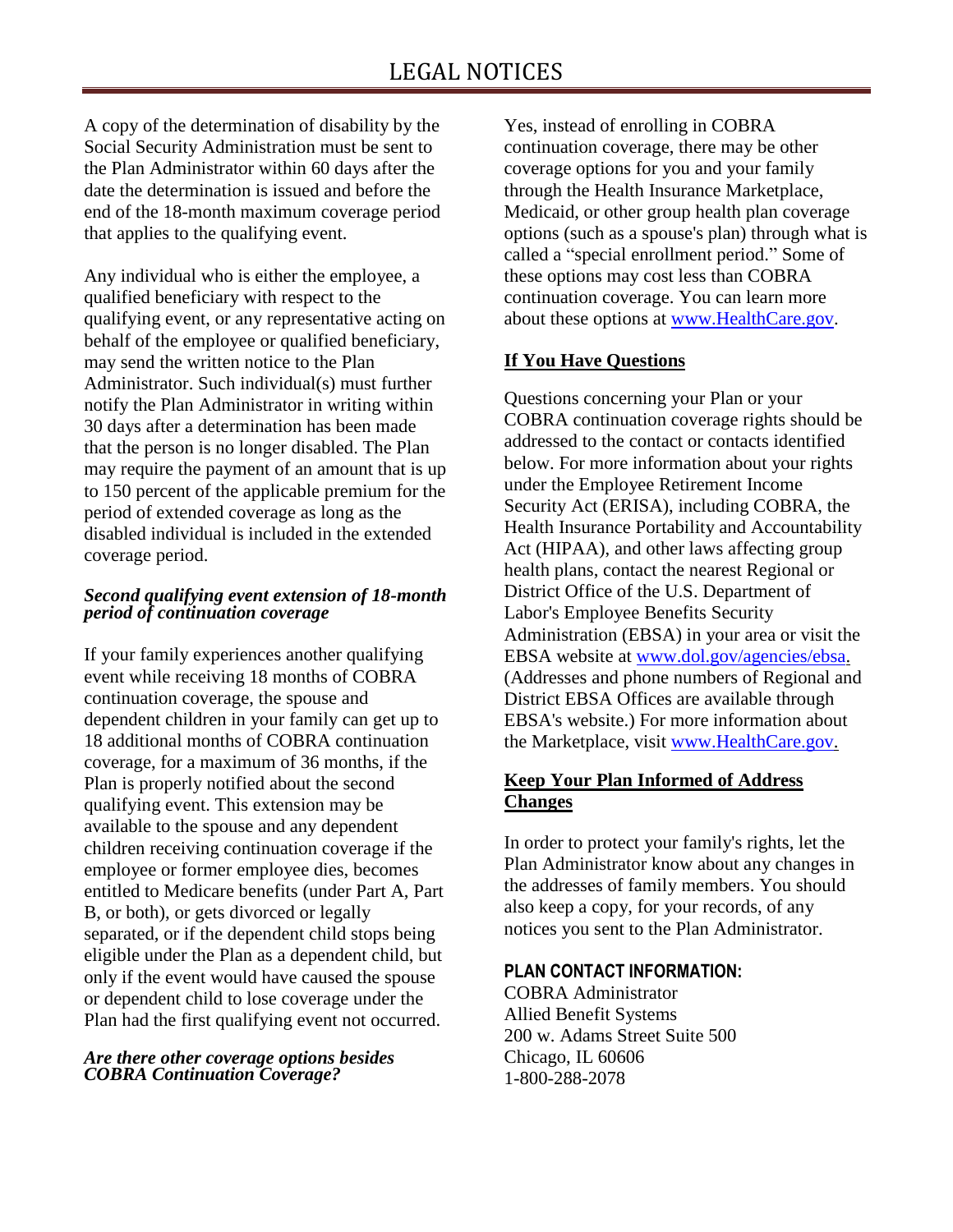#### **WOMEN'S HEALTH AND CANCER RIGHTS ACT OF 1998: NOTICE OF RIGHTS**

The Women's Health and Cancer Rights Act of 1998 (WHCRA) is a federal law that provides protections to patients who choose to have breast reconstruction in connection with a mastectomy. The terms of WHCRA provide:

A group health plan, and a health insurance issuer providing health insurance in connection with a group health plan, that provides medical and surgical benefits with respect to a mastectomy shall provide, in a case of a participant or beneficiary who is receiving benefits in connection with a mastectomy and who elects breast reconstruction in connection with such mastectomy, coverage for:

- 1. all stages of reconstruction of the breast on which the mastectomy has been performed;
- 2. surgery and reconstruction of the other breast to produce a symmetrical appearance; and
- 3. prosthesis and physical complications of all stages of mastectomy, including lymphedemas; in a manner determined in consultation with the attending physician and the patient. Such coverage may be subject to the annual deductibles and coinsurance provisions as may be deemed appropriate and as are consistent with those established for other benefits under the plan or coverage.

If you have any questions about the Ohio Healthcare Plan's provisions relating to the Women's Health and Breast Cancer Rights Act of 1998 contact your Claim Administrator at 1- 800 288-2078.

#### **NEWBORN'S AND MOTHERS HEALTH PROTECTION ACT**

Under the provisions of The Newborn's and Mothers Health Protection Act, group health plans and health insurance issuers generally may not, under federal law, restrict benefits for any hospital length of stay in connection with childbirth for the mother or newborn child to less than 48 hours following a vaginal delivery, or less than 96 hours following a Caesarean section. However, federal law generally does not prohibit the mother's or newborn's attending provider, after consulting with the mother, from discharging the mother or her newborn earlier than 48 hours (or 96 hours as applicable). In any case, plans and issuers may not, under federal law, require that a provider obtain authorization from the plan or the issuer for prescribing a length of stay not in excess of 48 hours (or 96 hours).

#### **CREDITABLE COVERAGE DISCLOSURE**

Important Notice from the Ohio Healthcare Plan about Your Prescription Drug Coverage and Medicare:

Please read this notice carefully and keep it where you can find it. This notice has information about your current prescription drug coverage, effective January 1, 2021, to December 31, 2021, with the Ohio Healthcare Plan and your options under the Medicare's prescription drug coverage. This information can help you decide whether or not you want to join a Medicare drug plan. If you are considering joining, you should compare your current coverage, including which drugs are covered at what cost, with the coverage and costs of the plans offering Medicare prescription drug coverage in your area. Information about where you can get help to make decisions about your prescription drug coverage is at the end of this notice.

There are two important things you need to know about your current coverage and Medicare's prescription drug coverage:

• Medicare prescription drug coverage became available in 2006 to everyone with Medicare. You can get this coverage if you join a Medicare Prescription Drug Plan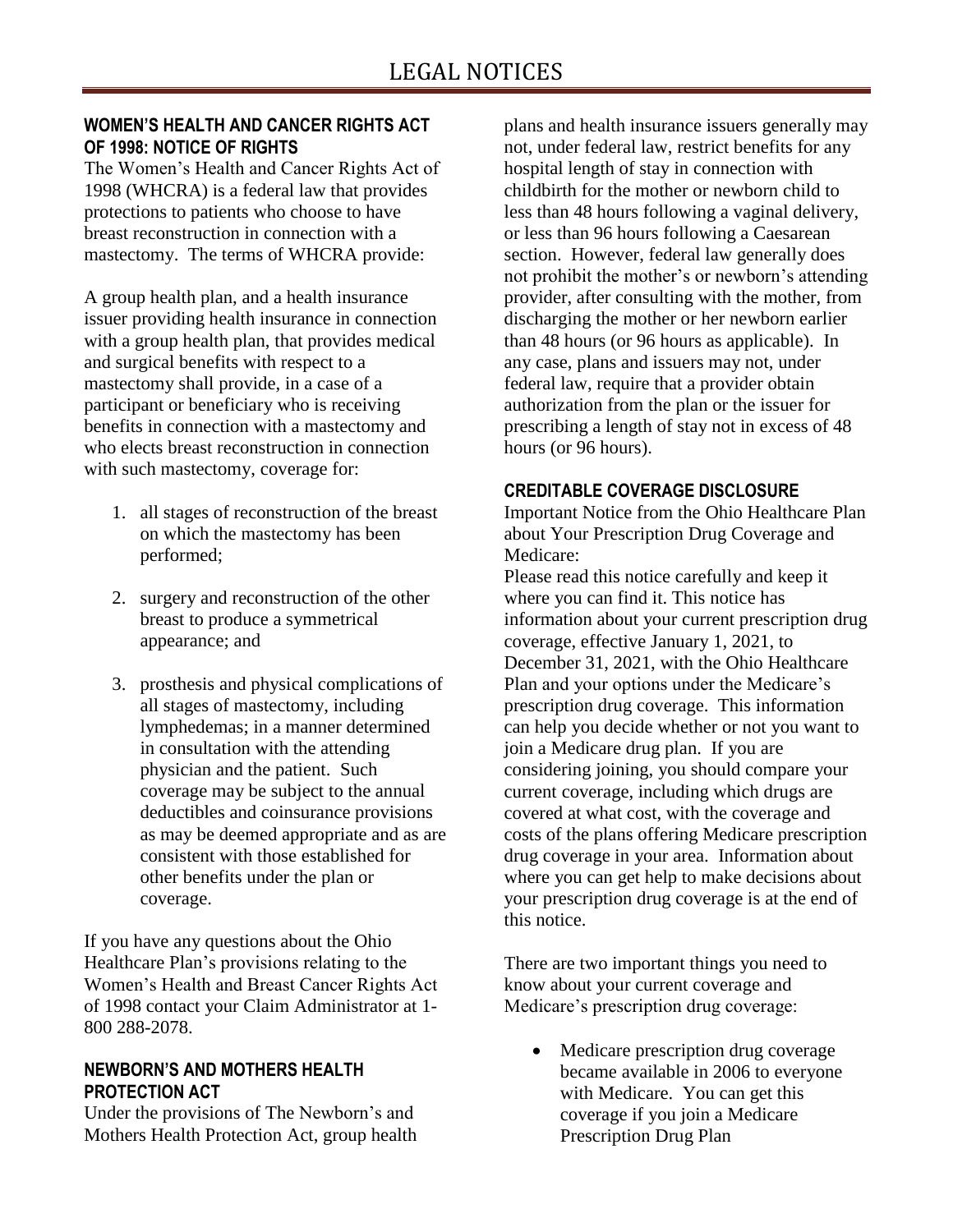or join a Medicare Advantage Plan (like an HMO or PPO) that offers prescription drug coverage. All Medicare drug plans provide at least a standard level of coverage set by Medicare. Some plans may also offer more coverage for a higher monthly premium.

 The Ohio Healthcare Plan has determined that the prescription drug coverage offered by the Ohio Healthcare Plan is, on average for all plan participants, expected to pay out as much as standard Medicare prescription drug coverage pays and is therefore considered Creditable Coverage. Because your existing coverage is Creditable Coverage, you can keep this coverage and may not pay a higher premium (a penalty) if you later decide to join a Medicare drug plan.

#### **WHEN CAN YOU JOIN A MEDICARE DRUG PLAN?**

You can join a Medicare drug plan when you first become eligible for Medicare and each year from October 15 through December 7. However, if you lose your current creditable prescription drug coverage, through no fault of your own, you will also be eligible for a two (2) month Special Enrollment Period (SEP) to join a Medicare drug plan.

#### **WHAT HAPPENS TO YOUR CURRENT COVERAGE IF YOU DECIDE TO JOIN A MEDICARE DRUG PLAN?**

If you decide to join a Medicare drug plan, your current Ohio Healthcare Plan coverage will not be affected. The Ohio Healthcare Plan has determined that the prescription drug coverage offered through the Ohio Healthcare Plan is, on average for all participants, expected to pay out as much as standard Medicare prescription drug coverage pays and is therefore considered Creditable Coverage. Because your existing coverage is Creditable Coverage, you can keep this coverage and not pay a higher premium (a penalty) if you later decide to join a Medicare

drug plan. Contact your Ohio Healthcare Plan administrator for more details on your prescription benefits.

If you decide to join a Medicare drug plan and drop your current medical coverage, be aware that you and your dependents will not be able to get this coverage back unless you experience a qualifying event or sign up during Open Enrollment.

### **WHEN WILL YOU PAY A HIGHER PREMIUM (PENALTY) TO JOIN A MEDICARE DRUG PLAN?**

You should also know that if you drop or lose your current coverage with the Ohio Healthcare Plan and don't join a Medicare drug plan within 63 continuous days after your current coverage ends, you may pay a higher premium (a penalty) to join a Medicare drug plan later. If you go 63 continuous days or longer without creditable prescription drug coverage, your monthly premium may go up by at least 1 percent of the Medicare base beneficiary premium per month for every month that you did not have that coverage. For example, if you go nineteen months without Creditable Coverage, your premium may consistently be at least 19 percent higher than the Medicare base beneficiary premium. You may have to pay this higher premium (a penalty) as long as you have Medicare prescription drug coverage. In addition, you may have to wait until the following October to join.

#### **FOR MORE INFORMATION ABOUT THIS NOTICE OR YOUR CURRENT PRESCRIPTION DRUG COVERAGE**

If you want more information, contact Allied Benefit Systems 1-800-288-2078.

NOTE: you will receive this notice each year. You will also receive it before the next period you can join a Medicare drug plan, and if this coverage through the Ohio Healthcare Plan changes. You may also request a copy of this notice any time.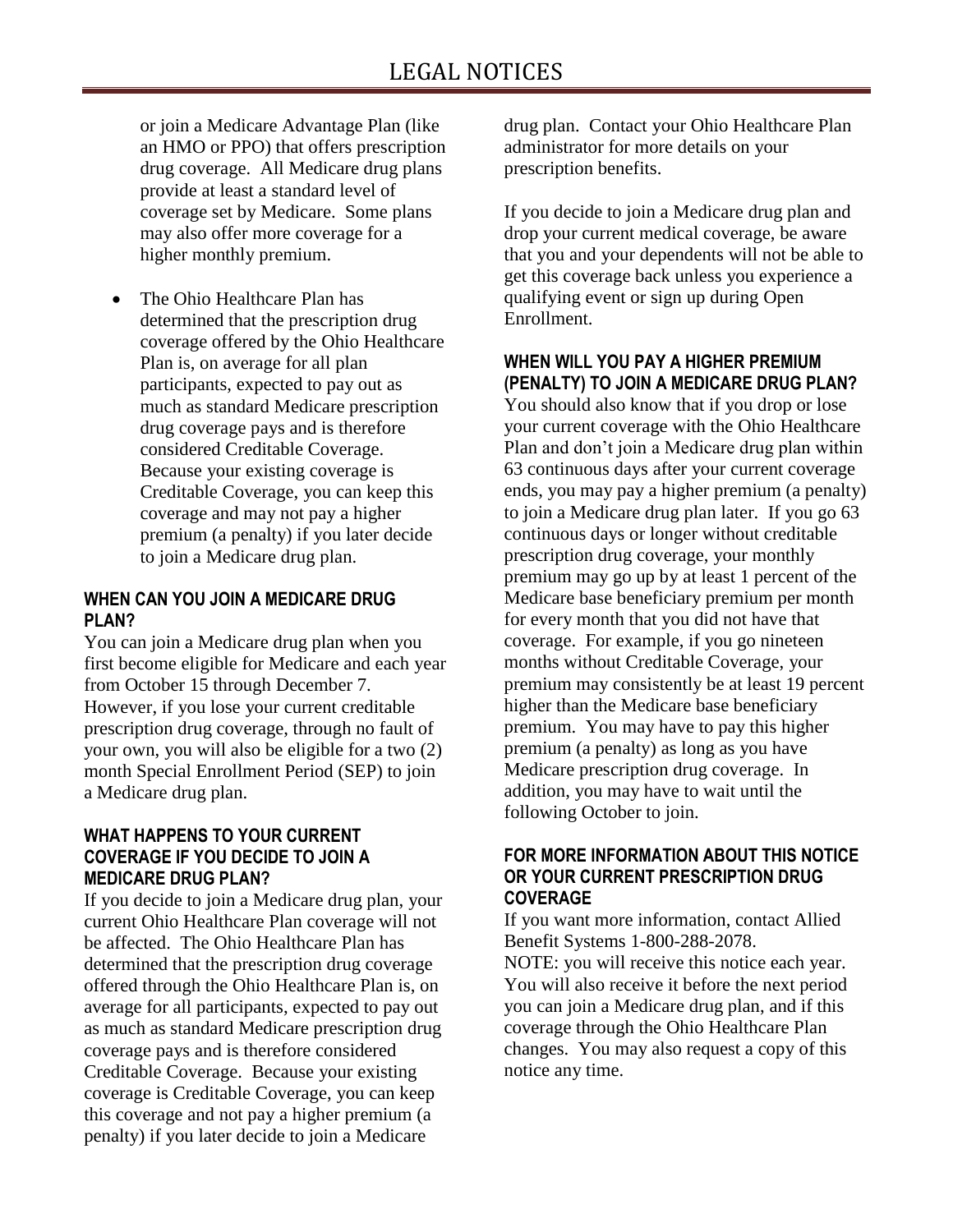#### **FOR MORE INFORMATION ABOUT YOUR OPTIONS UNDER MEDICARE PRESCRIPTION DRUG COVERAGE**

More detailed information about Medicare plans that offer prescription drug coverage is in the "Medicare & You" handbook. You will receive a copy of the handbook in the mail every year from Medicare. You may also be contacted directly by Medicare drug plans. For more information about Medicare prescription drug coverage:

Visit: www.medicare.gov. Call 1-800-MEDICARE (1-800-633-4227) TTY users should call 1-877-486-2048

If you have limited income and resources, extra help paying for Medicare prescription drug coverage is available. For information about this extra help, visit Social Security at www.socialsecurity.gov or call them at 1-800- 772-1213.

To see if your State has a premium assistance program, or for more information on special enrollment rights you can contact either: U.S. Department of Labor Employee Benefits Security Administration [www.dol.gov/agencies/ebsa](http://www.dol.gov/agencies/ebsa) 1-866-444-EBSA (3272)

U.S. Department of Health and Human Services Centers for Medicare & Medicaid Services [www.cms.hhs.gov](http://www.cms.hhs.gov/) 1-877 267-2323, Ext 61565

Remember: Keep this Creditable Coverage notice. If you decide to join one of the Medicare drug plans, you may be required to provide a copy of this notice when you join to show whether or not you have maintained Creditable Coverage and, therefore, whether or not you are required to pay a higher premium (a penalty).

#### **Premium Assistance Under Medicaid and the Children's Health Insurance Program (CHIP)**

If you or your children are eligible for Medicaid or CHIP and you're eligible for health coverage from your employer, your state may have a premium assistance program that can help pay for coverage, using funds from their Medicaid or CHIP programs. If you or your children aren't eligible for Medicaid or CHIP, you won't be eligible for these premium assistance programs but you may be able to buy individual insurance coverage through the Health Insurance Marketplace. For more information, visit [www.healthcare.gov.](http://www.healthcare.gov/)

If you or your dependents are already enrolled in Medicaid or CHIP and you live in a State listed below, contact your State Medicaid or CHIP office to find out if premium assistance is available.

If you or your dependents are NOT currently enrolled in Medicaid or CHIP, and you think you or any of your dependents might be eligible for either of these programs, contact your State Medicaid or CHIP office or dial **1-877-KIDS NOW** or **www.insurekidsnow.gov** to find out how to apply. If you qualify, ask your state if it has a program that might help you pay the premiums for an employer-sponsored plan.

If you or your dependents are eligible for premium assistance under Medicaid or CHIP, as well as eligible under your employer plan, your employer must allow you to enroll in your employer plan if you aren't already enrolled. This is called a "special enrollment" opportunity, and **you must request coverage within 60 days of being determined eligible for premium assistance**. If you have questions about enrolling in your employer plan, contact the Department of Labor at [www.askebsa.dol.gov](http://www.askebsa.dol.gov/) or call 1-866-444-EBSA (3272).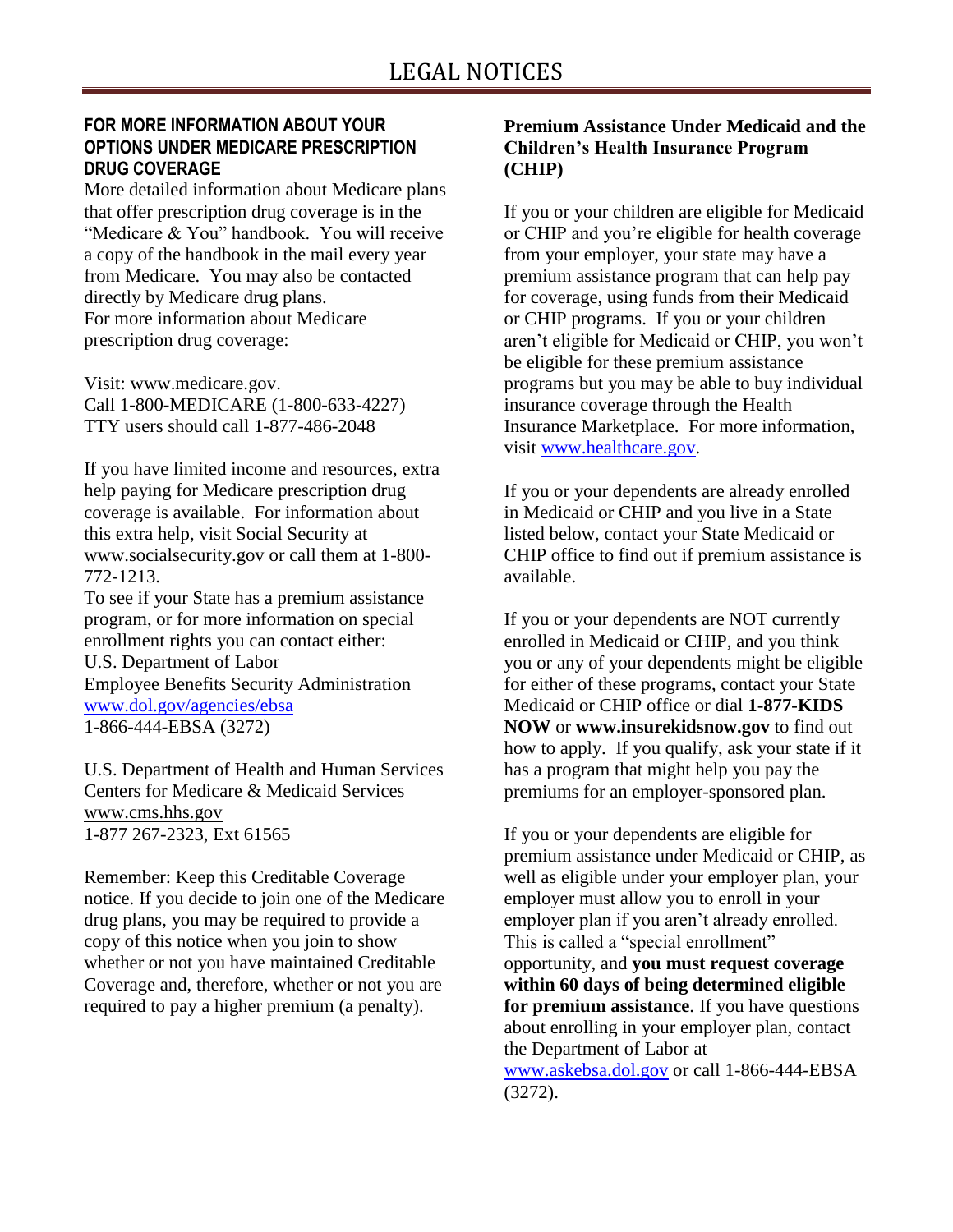**If you live in one of the following states, you may be eligible for assistance paying your employer health plan premiums. The following list of states is current as of July 31, 2021. Contact your State for more information on eligibility.**

| <b>ALABAMA - Medicaid</b>                                                                                                                                                                                                                                                                                                                                                                                                                      | <b>FLORIDA</b> - Medicaid                                                                                                                                                                                                                                                 |
|------------------------------------------------------------------------------------------------------------------------------------------------------------------------------------------------------------------------------------------------------------------------------------------------------------------------------------------------------------------------------------------------------------------------------------------------|---------------------------------------------------------------------------------------------------------------------------------------------------------------------------------------------------------------------------------------------------------------------------|
| Website: http://myalhipp.com/<br>Phone: 1-855-692-5447                                                                                                                                                                                                                                                                                                                                                                                         | Website:<br>http://flmedicaidtplrecovery.com/flmedicaidtplrecover<br>y.com/hipp/index.html<br>Phone: 1-877-357-3268                                                                                                                                                       |
| <b>ALASKA - Medicaid</b>                                                                                                                                                                                                                                                                                                                                                                                                                       | <b>GEORGIA - Medicaid</b>                                                                                                                                                                                                                                                 |
| The AK Health Insurance Premium Payment Program<br>Website: http://myakhipp.com/<br>Phone: 1-866-251-4861<br>Email: CustomerService@MyAKHIPP.com<br>Medicaid Eligibility:<br>http://dhss.alaska.gov/dpa/Pages/medicaid/default.asp<br>$\mathbf{X}$                                                                                                                                                                                             | Website: http://medicaid.georgia.gov/health-insurance-<br>premium-payment-program-hipp<br>Phone: 1-678-564-1162 ext 2131                                                                                                                                                  |
| <b>ARKANSAS - Medicaid</b>                                                                                                                                                                                                                                                                                                                                                                                                                     | <b>INDIANA</b> – Medicaid                                                                                                                                                                                                                                                 |
| Website: http://myarhipp.com/<br>Phone: 1-855-MyARHIPP (1-855-692-7447)                                                                                                                                                                                                                                                                                                                                                                        | Healthy Indiana Plan for low-income adults 19-64<br>Website: http://www.in.gov/fssa/hip<br>Phone: 1-877-438-4479                                                                                                                                                          |
| <b>CALIFORNIA - Medicaid</b>                                                                                                                                                                                                                                                                                                                                                                                                                   |                                                                                                                                                                                                                                                                           |
| Website: Health Insurance Premium Payment (HIPP)<br>Program http://dhcs.ca.gov/hipp<br>Phone: 916-445-8322<br>Email: hipp@dhcs.ca.gov                                                                                                                                                                                                                                                                                                          | /medicaid/                                                                                                                                                                                                                                                                |
| <b>COLORADO - Health First Colorado &amp; Child</b>                                                                                                                                                                                                                                                                                                                                                                                            | <b>IOWA</b> – Medicaid and CHIP (Hawki)                                                                                                                                                                                                                                   |
| <b>Health Plan Plus (CHP+)</b>                                                                                                                                                                                                                                                                                                                                                                                                                 |                                                                                                                                                                                                                                                                           |
| Health First Colorado Website:<br>https://www.healthfirstcolorado.com/<br>Health First Colorado Member Contact Center: 1-800-221-3943/State<br>Relay 711<br>CHP+: https://www.colorado.gov/pacific/hcpf/childhealth-plan-plus<br>CHP + Customer Service: 1-800-359-1991/ State Relay 711<br>Health Insurance Buy-In Program (HIBI)<br>https:www.colorado.goc/pacific/hcpf/health-insurance-buy-program<br>HIBI Customer Service 1-855-692-6442 | Medicaid Website:<br>http://dhs.iowa.gov/ime/members<br>Medicaid Phone: 1-800-3387-8366<br>Hawki Website: http://dhs.iowa.gov/Hawki<br>Hawki Phone: 1-800-257-8563<br>HIPP Website: https:dhs.iowa.gov/ime/members/Medicaid-<br>a-to-z/hipp<br>HIPP Phone: 1-888-346-9562 |

| <b>KANSAS – Medicaid</b>                                    | <b>NEW HAMPSHIRE - Medicaid</b>                                                                                                             |
|-------------------------------------------------------------|---------------------------------------------------------------------------------------------------------------------------------------------|
| Website: http://www.kancare.ks.gov<br>Phone: 1-800-792-4884 | Website: http://www.dhhs.nh.gov/oii/hipp.htm<br>Phone: 1-603-271-5218<br>Toll free number for the HIPP program: 1-800-852-3345, ext<br>5218 |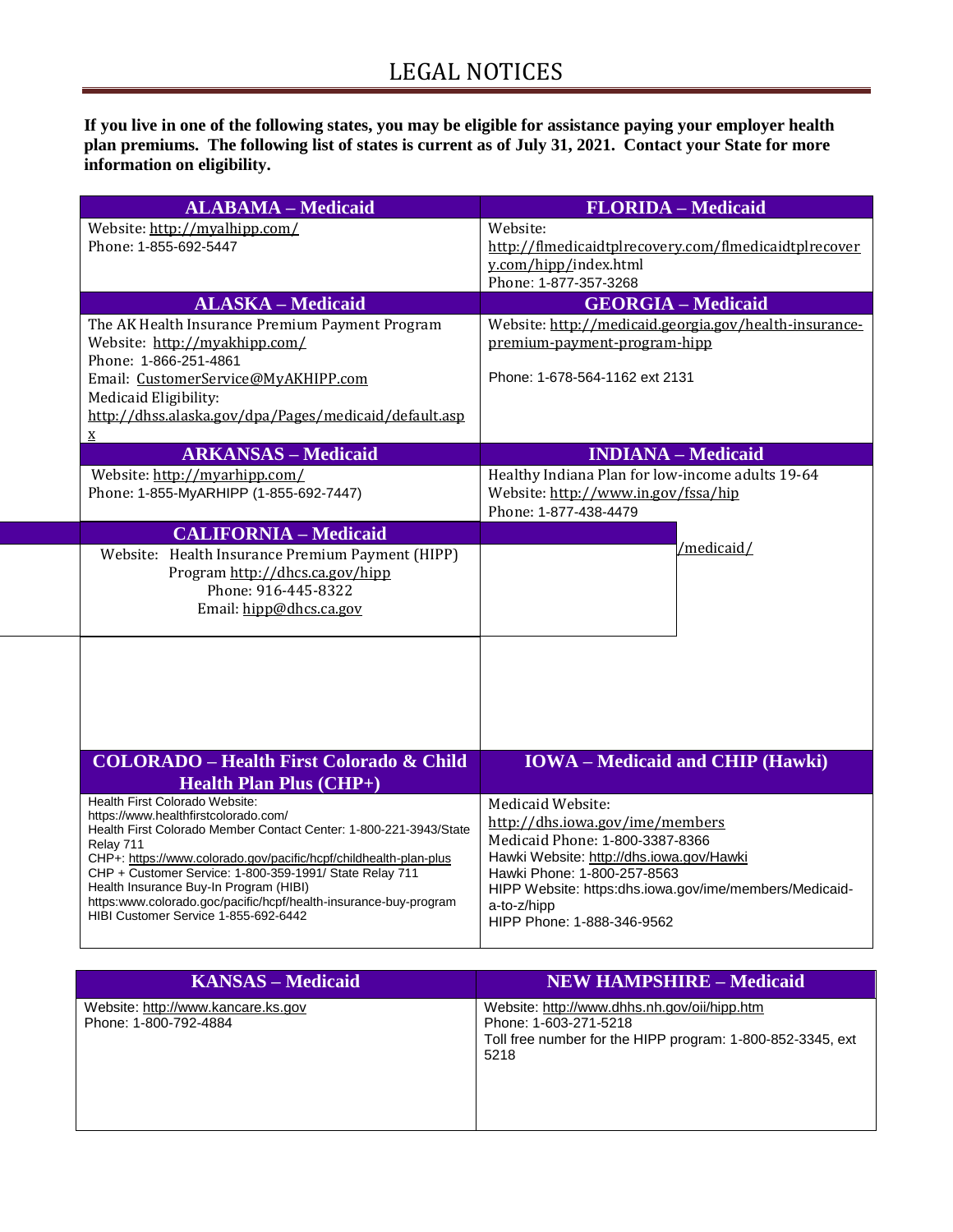# LEGAL NOTICES

| <b>KENTUCKY - Medicaid</b>                                                                     | <b>NEW JERSEY - Medicaid and CHIP</b>                                         |
|------------------------------------------------------------------------------------------------|-------------------------------------------------------------------------------|
| Kentucky Integrated Health Insurance Premium Payment                                           | Medicaid Website:                                                             |
| Program (KI-HIPP) Website: :                                                                   | http://www.state.nj.us/humanservices/                                         |
| http://chfs.ky.gov/agencies/dms/member/pages/kihipp.aspx<br>Phone: 1-877-524-4718              | dmahs/clients/medicaid/<br>Medicaid Phone: 1-609-631-2392                     |
| Kentucky Medicaid Website: https://chfs.ky.gov                                                 | CHIP Website: http://www.njfamilycare.org/index.html                          |
|                                                                                                | CHIP Phone: 1-800-701-0710                                                    |
|                                                                                                |                                                                               |
|                                                                                                |                                                                               |
| <b>LOUISIANA - Medicaid</b>                                                                    | <b>NEW YORK - Medicaid</b>                                                    |
| Website: www.medicaid.la.gov or www.ldh.la.gov/lahipp                                          | Website: http://www.nyhealth.gov/health_care/medicaid/                        |
| Phone: 1-888-342-6207 (Medicaid hotline) or 1-855-618-5488                                     | Phone: 1-800-541-2831                                                         |
| (LaHIPP)                                                                                       |                                                                               |
|                                                                                                |                                                                               |
| <b>MAINE - Medicaid</b>                                                                        | <b>NORTH CAROLINA - Medicaid</b>                                              |
| Enrollment Website:                                                                            | Website: https://medicaid.nedhhs.gov/                                         |
| http://www.maine.gov/dhhs/ofi/applications-forms                                               | Phone: 1-919-855-4100                                                         |
| Phone: 1-800-442-6003 TTY: Maine relay 711                                                     |                                                                               |
| Private Health Insurance Premium Webpage:<br>https://www.maine.gov/dhhs/ofi/applications-forms |                                                                               |
| Phone: 1-800-977-6740 TTY: Maine relay 711                                                     |                                                                               |
| <b>MASSACHUSETTS - Medicaid and CHIP</b>                                                       | <b>NORTH DAKOTA - Medicaid</b>                                                |
| Website:                                                                                       | Website:                                                                      |
| http://www.mass.gov/eohhs/gov/departments/masshealth/                                          | http://www.nd.gov/dhs/services/medicalserv/medicaid/                          |
| Phone: 1-800-862-4840                                                                          | Phone: 1-844-854-4825                                                         |
| <b>MINNESOTA - Medicaid</b>                                                                    | <b>OKLAHOMA - Medicaid and CHIP</b>                                           |
| Website: https://mn.gov/dhs/people-we-serve/children-and-                                      | Website: http://www.insureoklahoma.org                                        |
| families/health-care/health-care-programs/programs-and-                                        | Phone: 1-888-365-3742                                                         |
| services/other-insurance.jsp<br>Phone: 1-800-657-3739                                          |                                                                               |
|                                                                                                |                                                                               |
| <b>MISSOURI-Medicaid</b>                                                                       | <b>OREGON</b> – Medicaid                                                      |
| Website:                                                                                       | Website: http://healthcare.oregon.gov/Pages/index.aspx                        |
| http://www.dss.mo.gov/mhd/participants/pages/hipp.htm<br>Phone: 1-573-751-2005                 | http://www.oregonhealthcare.gov/index-es.html<br>Phone: 1-800-699-9075        |
|                                                                                                |                                                                               |
|                                                                                                |                                                                               |
| <b>MONTANA - Medicaid</b>                                                                      | <b>PENNSYLVANIA - Medicaid</b>                                                |
| Website:                                                                                       | Website:                                                                      |
| http://dphhs.mt.gov/MontanaHealthcarePrograms/HIPP<br>Phone: 1-800-694-3084                    | http://www.dhs.pa.gov/providers/providers/pages/medical/HIP<br>P-program.aspx |
|                                                                                                | Phone: 1-800-692-7462                                                         |
|                                                                                                |                                                                               |
| <b>NEBRASKA – Medicaid</b>                                                                     | <b>RHODE ISLAND - Medicaid &amp; CHIP</b>                                     |
| Website: http://www.ACCESSNebraska.ne.gov Phone: 1-                                            | Website: http://www.eohhs.ri.gov/                                             |
| 855-632-7633 Lincoln: 1-402-473-7000                                                           | Phone: 1-855-697-4347, or 401-462-0311 (Direct RIte Share                     |
| Omaha: 1-402-595-1178                                                                          | Line)                                                                         |
|                                                                                                |                                                                               |
| <b>NEVADA</b> – Medicaid                                                                       | <b>SOUTH CAROLINA - Medicaid</b>                                              |
| Medicaid Website: http://dwss.nv.gov/                                                          | Website: http://www.scdhhs.gov                                                |
| Medicaid Phone: 1-800-992-0900                                                                 | Phone: 1-888-549-0820                                                         |
|                                                                                                |                                                                               |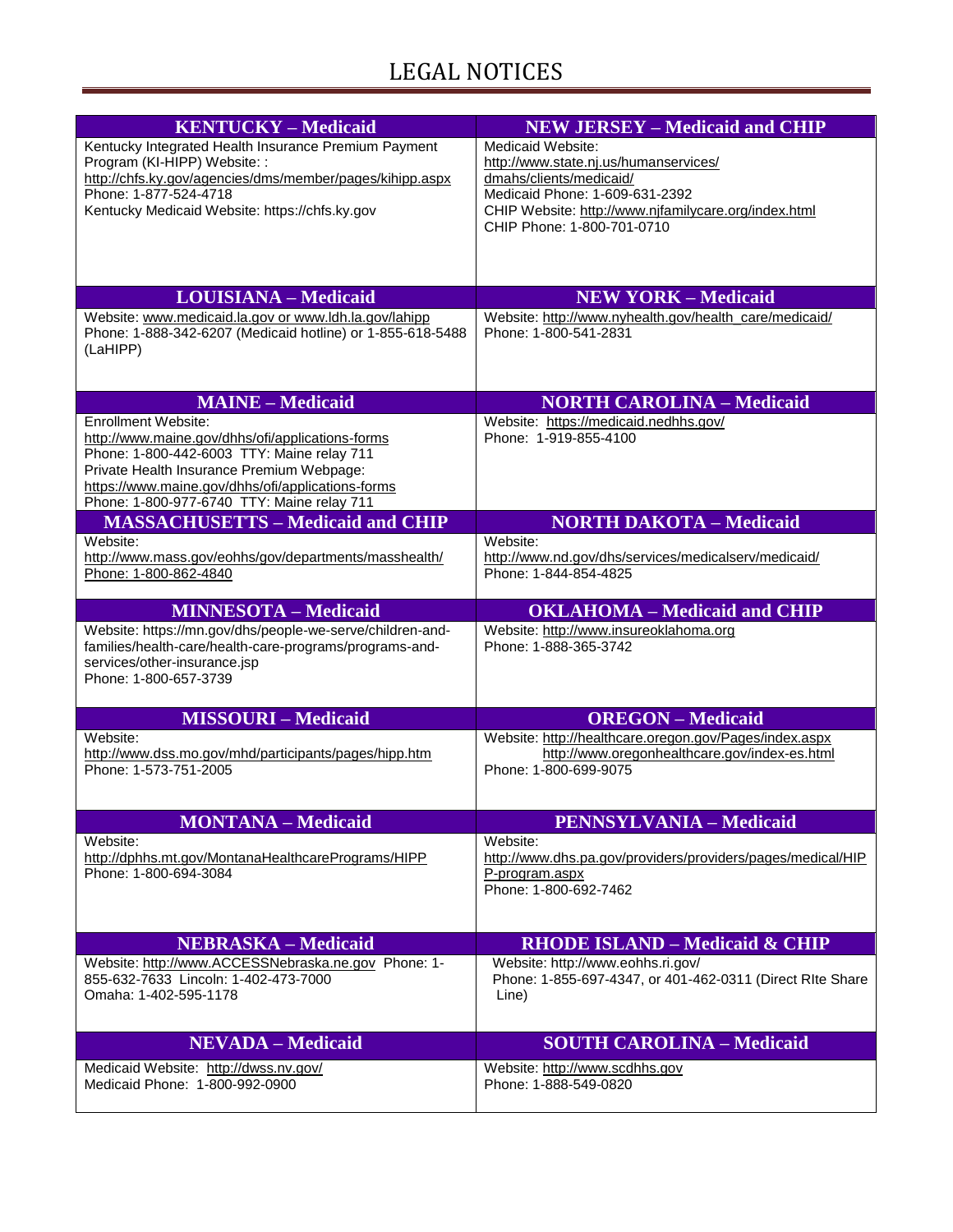# LEGAL NOTICES

| <b>SOUTH DAKOTA - Medicaid</b>                                                                                                                             | <b>WASHINGTON - Medicaid</b>                                                                                     |
|------------------------------------------------------------------------------------------------------------------------------------------------------------|------------------------------------------------------------------------------------------------------------------|
| Website: http://dss.sd.gov<br>Phone: 1-888-828-0059                                                                                                        | Website: http://www.hca.wa.gov/<br>Phone: 1-800-562-3022                                                         |
|                                                                                                                                                            |                                                                                                                  |
| <b>TEXAS – Medicaid</b>                                                                                                                                    | <b>WEST VIRGINIA – Medicaid</b>                                                                                  |
| Website: http://gethipptexas.com/<br>Phone: 1-800-440-0493                                                                                                 | Website: http://mywvhipp.com/<br>Toll Free Phone: 1-855-MyWVHIPP (1-855-669-8447)                                |
| <b>UTAH – Medicaid and CHIP</b>                                                                                                                            | <b>WISCONSIN – Medicaid and CHIP</b>                                                                             |
| Website:<br>Medicaid: http://health.utah.gov/medicaid<br>CHIP: http://health.utah.gov/chip<br>Phone: 1-877-543-7669                                        | Website:<br>https://www.dhs.wisconsin.gov/badgercareplus/p-10095.htm<br>Phone: 1-800-362-3002                    |
| <b>VERMONT-Medicaid</b>                                                                                                                                    | <b>WYOMING - Medicaid</b>                                                                                        |
| Website: http://www.greenmountaincare.org/<br>Phone: 1-800-250-8427                                                                                        | Website:<br>https://health.wyo.gov/healthcarefin/medicaid/programs-and-<br>eligibility/<br>Phone: 1-800-251-1269 |
| <b>VIRGINIA – Medicaid and CHIP</b>                                                                                                                        |                                                                                                                  |
| Website:<br>https://www.coverva.org/en/famis-<br>select<br>https://www.coverva.org/en/hipp<br>Medicaid Phone: 1-800-432-5924<br>CHIP Phone: 1-855-242-8282 |                                                                                                                  |

To see if any other states have added a premium assistance program since July 31, 2021, or for more information on special enrollment rights, contact either:

U.S. Department of Labor

Employee Benefits Security Administration [www.dol.gov/agencies/ebsa](http://www.dol.gov/agencies/ebsa) 1-866-444-EBSA (3272) U.S Department of Health and Human Services Centers for Medicare & Medicaid Services [www.cms.hhs.gov](http://www.cms.hhs.gov/) 1-877-267-2323, Menu Option, Ext 61565

OMB Control Number 1210-0137 (expires 10/31/2016)

#### **NOTICE OF PRIVACY PRACTICES**

#### *THIS NOTICE DESCRIBES HOW HEALTH INFORMATION ABOUT YOU MAY BE USED AND DISCLOSED AND HOW YOU CAN GET ACCESS TO THIS INFORMATION. PLEASE REVIEW IT CAREFULLY.*

This Notice provides information about the use and disclosure of protected health information by the Optimal Health Initiatives Consortium ("OHI"). OHI is required by law to maintain the privacy of protected health information. Protected health information, or "PHI," is information about you that relates to your health, condition, health care provided to you, and payment for health care services. Your PHI includes any of this information that identifies you or could be used to identify you.

This Notice is provided to you to explain our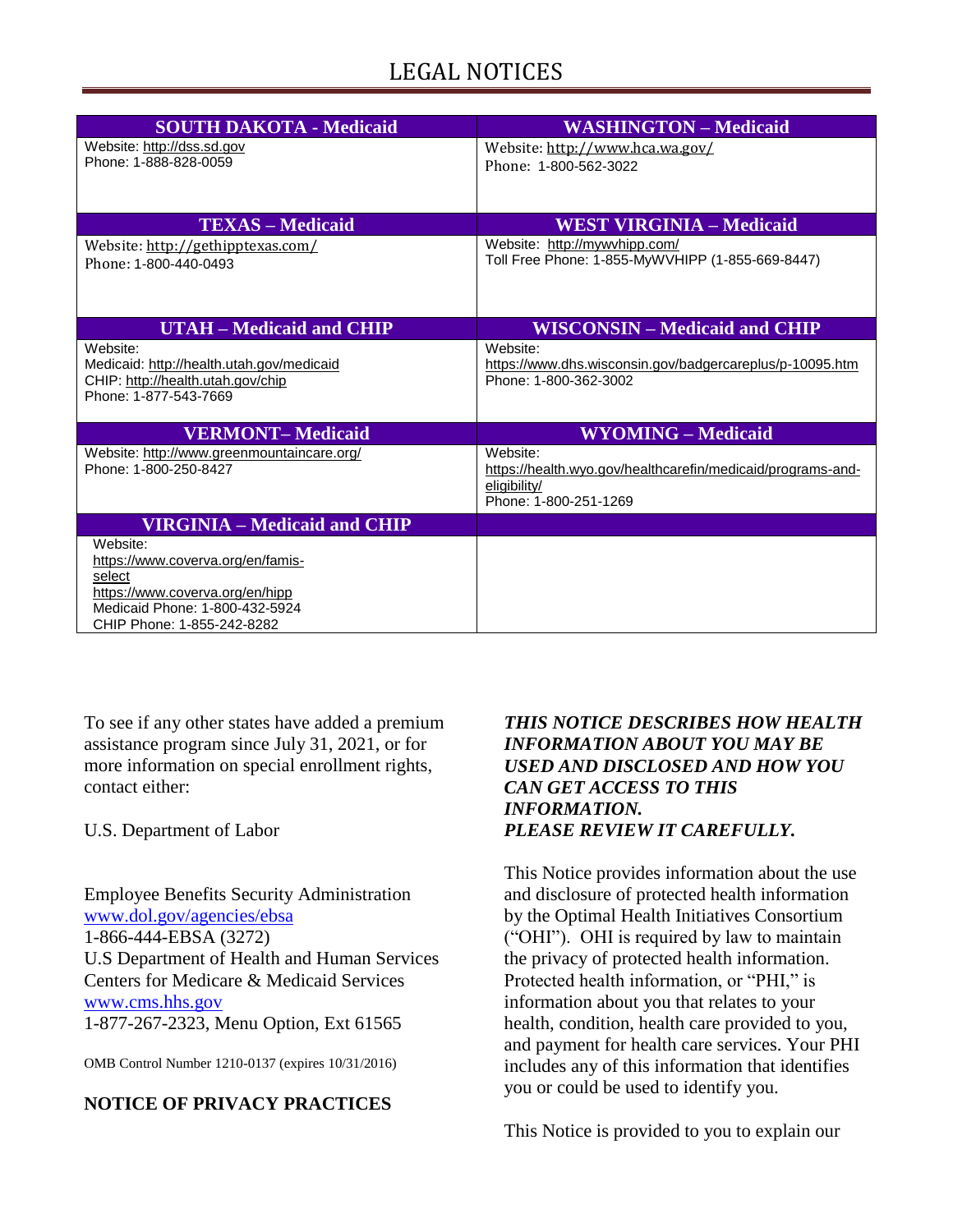legal duties and privacy practices with respect to your PHI. The Optimal Health Initiatives Consortium is required to abide by the terms of the Notice currently in effect.

This notice applies to the Optimal Health Initiatives Consortium and its controlling divisions, namely:

- Northern Buckeye Health Plan, Northwest Division of OHI;
- Scioto Health Plan, Southeast Division of OHI; and
- Butler Health Plan, Southwest Division of OHI; and
- Ohio Healthcare Plan, Central Division of OHI.

When used in this Notice, the term "We" or "Our" refers to OHI and its divisions.

**Uses and Disclosures of PHI.** We will use or disclose your PHI as needed and in accordance with the law for purposes of treatment, payment and health care operations. We may use and disclose your PHI for the following purposes without your consent or permission:

*Treatment:* "Treatment" means the provision, coordination or management of health care by one or more health care providers, including consultations, referrals and coordination with a third party. We are not a health care provider and do not render health care; however, we may disclose your PHI to a health care provider, for example, to assist that provider with respect to your treatment.

*Payment:* "Payment" includes the activities undertaken by a health care provider to obtain payment and the activities undertaken by a plan to determine eligibility and benefits; to conduct utilization review, precertification, concurrent care and retrospective review activities; to bill and

collect premiums; to coordinate benefits and enforce its reimbursement and subrogation rights; and to obtain payment from stop-loss insurance. For example, we may disclose your PHI to Our claims administrator so that we can determine the amount of benefits that may be payable by your health plan.

*Health Care Operations:* "Health care operations" includes underwriting, premium rating, and other activities relating to the creation or maintenance of a health plan; the acquisition and maintenance of stop-loss insurance; conducting or arranging for medical review, legal services and auditing; business planning and development relating to the management and operation of a health plan; and conducting the general business activities of a plan. For example, we may disclose your PHI in order to obtain or renew stop loss insurance coverage.

*Underwriting Purposes:* If at any time we intend to use or disclose your PHI for underwriting purposes, please be advised that We are prohibited from using or disclosing PHI that is genetic information of an individual for such purposes.

*Business Associates:* The activities and functions listed above may be performed by third parties, called business associates. We may disclose your PHI to a business associate to the extent necessary for it to perform those activities and functions. Our claims administrator is a business associate. We may have other business associates as well. When disclosing information to a business associate, we will appropriately protect your PHI by contract.

*Other Disclosures:* We may use or disclose your PHI without your consent or authorization to the extent that such use or disclosure is required by law and the use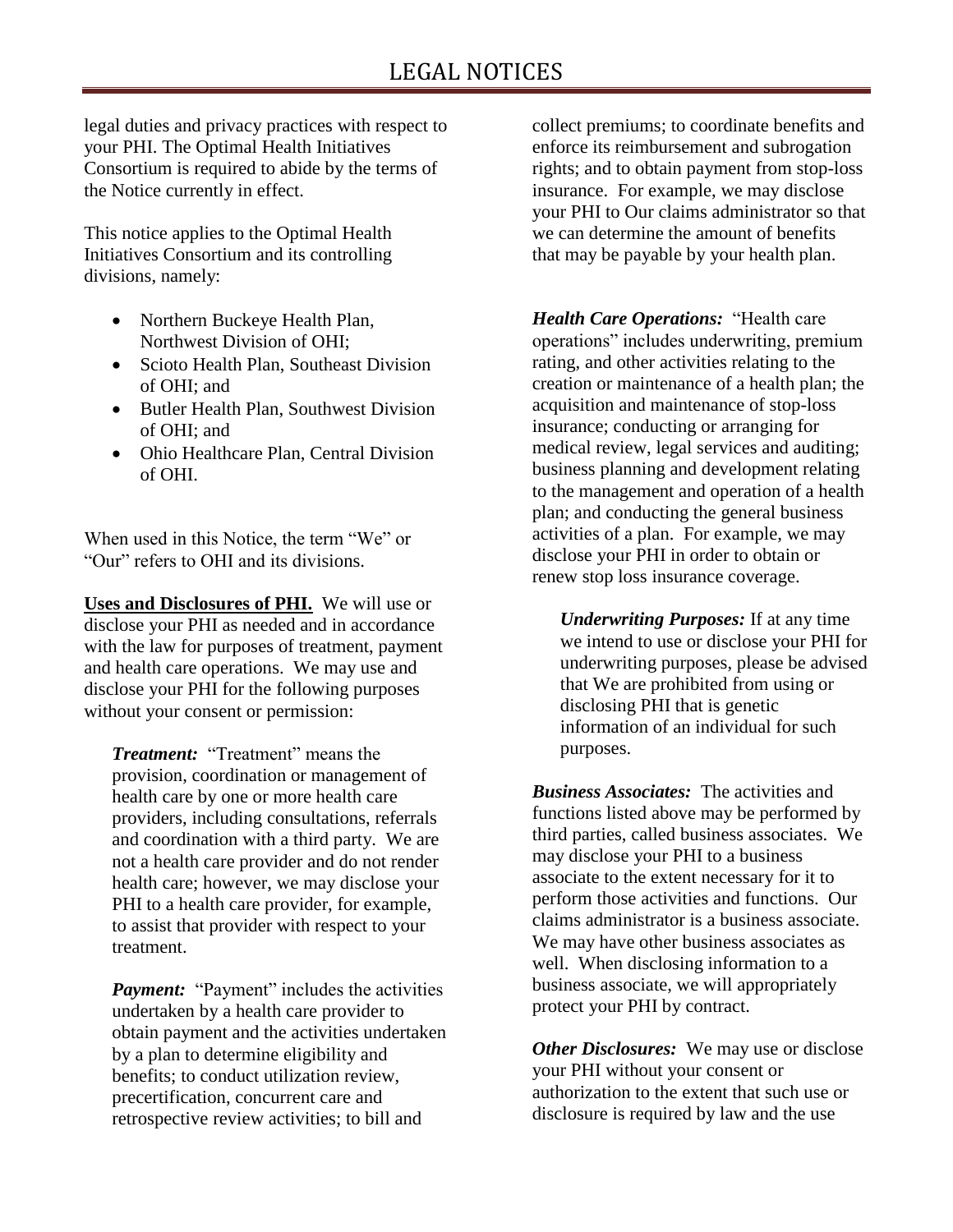or disclosure complies with and is limited to the relevant requirements of the law. Examples of instances in which We are required to disclose your PHI include: (a) to a person who is authorized by applicable law to make decisions on your behalf regarding your health care and to your executor, administrator or other personal representative following your death;

(b) to a member of your family or a close friend who is involved in your health care or payment for your health care to the extent of his or her involvement; however, We will not do so if you tell us not to; (c) to an authorized public health authority for certain public health activities such as preventing and controlling disease, injury or disability; (d) in response to a court order or other lawful process;

(e) to a law enforcement official for law enforcement purposes to the extent permitted under law; (f) to a governmental health oversight agency; (g) to coroners, medical examiners and funeral directors as needed for them to perform their duties; (h) for cadaveric donation of organs, eyes or tissue; (i) to avert a serious threat to the health or safety of any person or to the public; (j) certain military activities; (k)

national security and intelligence activities; (l) to a correctional institution where you are an inmate; (m) to permit a Sponsor to comply with laws regarding workers compensation and work-related medical conditions; and (n) to a governmental health oversight agency.

*Disclosures to Plan Sponsors:* We will disclose your PHI to designated representatives of Our Plan Sponsors for purposes related to treatment, payment and health care operations. For example, we may disclose information to the Plan Sponsors regarding your present or former enrollment information. The Plan Sponsors are also required to protect your PHI.

#### **Uses and Disclosures Pursuant to Your**

**Authorization.** We will not make any other use or disclosure of your PHI (other than disclosures incidental to a permitted use or disclosure) unless you give us your written authorization to do so. We require your written authorization for most uses and disclosures of psychotherapy notes, for marketing (other than a face-to-face communication between you and one of Our workforce members or a promotional gift of nominal value), or before selling your PHI. If you authorize us to use or disclose PHI about you, you may revoke that authorization, in writing, at any time. If you revoke your authorization, we will no longer use or disclose your PHI for the reasons listed in your written authorization. The revocation will not apply to uses or disclosures that have already occurred. Also, we will continue to comply with laws that require certain disclosures.

**Additional Protection of Your PHI.** Special state and federal laws apply to certain classes of PHI. For example, additional protections may apply to information about sexually transmitted diseases, drug and alcohol abuse treatment records, mental health records, and HIV/AIDS information. When required by law, We will

obtain your authorization before releasing this type of information.

Your Rights. You have certain rights with respect to your PHI.

*Restrictions on Uses and Disclosures:* You have the right to request restrictions or limits on your PHI We use or disclose about you for treatment, payment or health care operations. We are not required to agree to such other requests. However, if we do agree, we will comply with your request unless the information is needed to provide you with emergency treatment or to make a disclosure that is required under law.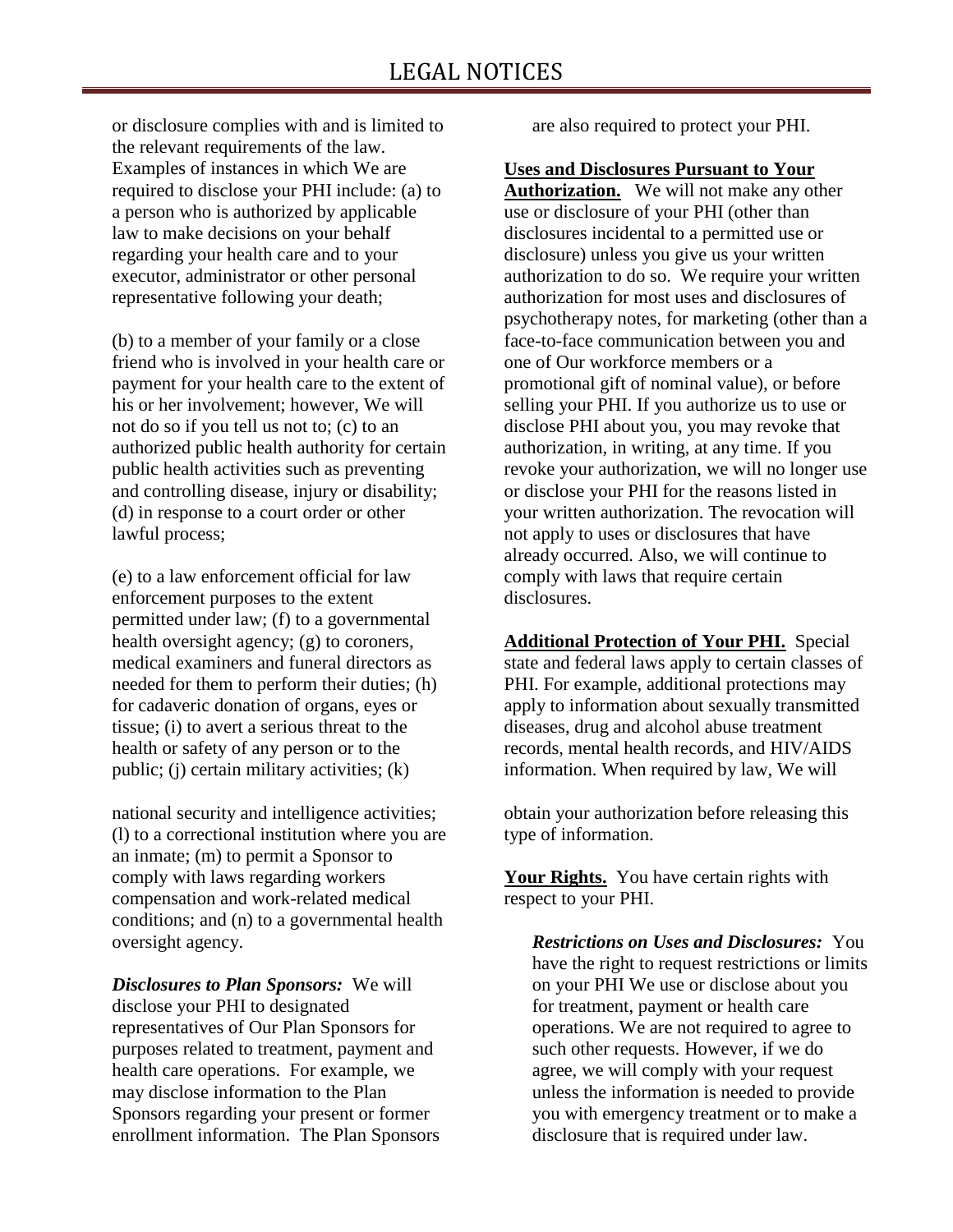Restriction requests must be in writing and you must tell us: what information you want to limit; (2) whether you want to limit Our use, disclosure or both; and (3) to whom you want the limits to apply. We may terminate an agreement to a restriction if We inform you of this termination.

We will notify you of such termination, if applicable. You may also request to terminate a restriction or limitation on your PHI. To request a restriction or limit on your PHI, write to the contact person listed near the end of this Notice.

#### *Restrictions on Communications from*

*OHI:* You have the right to make a written request that we communicate with you by alternate means or at alternate locations if you clearly state that the disclosure of your PHI through Our ordinary means of communications could endanger you. We will accommodate reasonable requests.

Direct your written request to the contact person listed near the end of this Notice.

*Inspection and Copying of PHI:* You have the right to make a written request that you be allowed to inspect and copy your PHI. All requests for access to your PHI must be in writing and signed by you or your representative. We may charge you a fee, especially if extensive and/or non-recent PHI is requested. We may also charge for postage if you request a mailed copy. If the information you request is maintained electronically, and you request an electronic copy of such information, we will provide you with access to the information in the electronic form and format you request, if it is readily producible in such form and format; or, if not, in a readable electronic

form and format as you and We agree. In some limited situations, your request to review or receive a copy may be denied. For example, when a licensed health care professional determines that access may endanger your life/physical safety or the life/physical safety of another. In some denial situations, you have the right to have the denial evaluated by a reviewing official. Based upon the determination of the reviewing official we will then provide or deny access. To request to review and/or receive a copy of your PHI, you or your representative, as applicable, will need to complete a signed release of information authorization form that may be obtained the contact person listed near the end of this Notice.

*Amendment of PHI:* You have the right to make a written request to amend your PHI. As part of your request, you must explain the reasons why you think the information should be amended. We are not obligated to make all requested amendments but will give each request careful consideration. For example, an amendment request may be denied if the information to be amended was not created by us or is not part of the PHI kept by us. If an amendment you request is made by us, we may also notify others who

work with us and have copies of the uncorrected record if We believe that such notification is necessary. Direct your written request for amendments to the contact person listed near the end of this Notice.

*Accounting of Disclosures:* You have the right to make a written request for and to receive an accounting of disclosures of your PHI that we have made during the 6 years prior to the date the accounting is requested. However, this does not apply to disclosures made for purposes of treatment, payment or health care operations, disclosures made to you, disclosures made to persons involved in